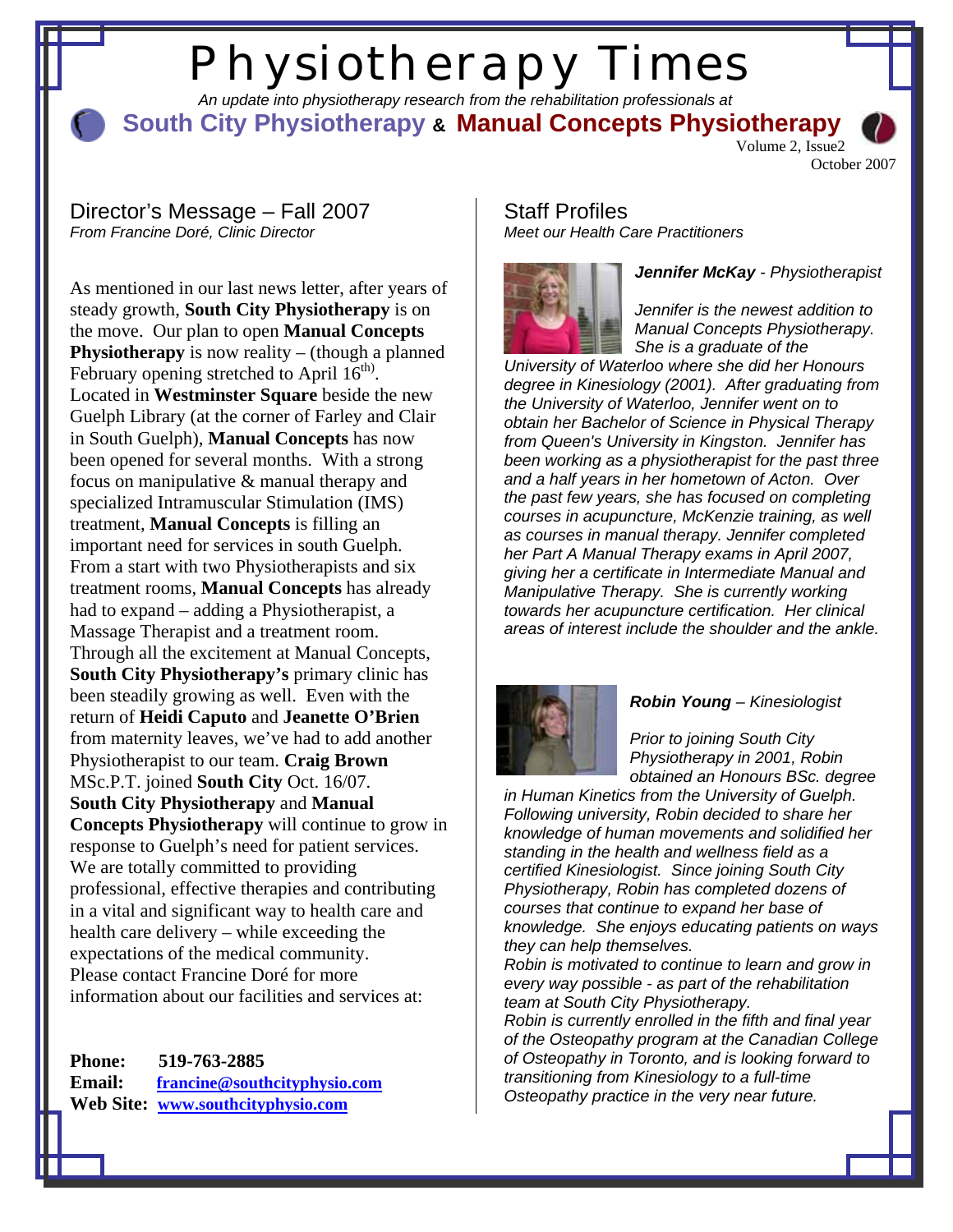### **What a PAIN!!!**

"Pain" is one of the most common complaints patients bring to a physiotherapist, with those experiencing pain always wanting it reduced or eliminated. It is important to understand that pain is a real and complex personal experience. The more knowledge and less fear an individual has regarding their own personal pain, the better equipped they will be to achieve their pain reduction goals.

Here are a few truths about pain that are critical to "getting well" – in this case reducing pain and maximizing function………

**1. Pain is all in your head!** The brain is the final processing center that decides if something is painful or not. Here's how it happens. We have sensors in our tissues (muscle, ligaments, and bone) which can sense mechanical, temperature and chemical changes. When the stimulus is sufficient, a signal (or impulse) is sent through our nerves to the spinal cord through the **peripheral system1,3.** 

If the signals reaching the spinal chord are strong enough, the information travels from the spinal cord to the brain (or cortex) through the **central mechanism** (The central mechanism includes the spinal chord, medulla, midbrain, thalamus, hypothalamus, and limbic system**1,3**.) Different parts of the central mechanism have different roles to play in how signals are received and processed, and how pain is recognized and measured. For example, the thalamus is the first area for pain recognition and the hypothalamus is important for maintaining homeostasis and is rich in endorphin and opioid receptors**1,3**. While we have dramatically simplified what is in fact a very complex process, the simple truth is that ultimately it is the brain that decides when you are in pain, and how bad it is. (See Diagram 1)

**2. The amount of pain you experience does not relate to tissue damage<sup>1,3</sup>. The** common expression "Hurt does not equal harm" can be very true when relating pain to tissue damage. Good examples of this can be found by contrasting accident victims who experience little if any pain in spite of massive tissue damage and others who experience debilitating pain with no evidence of bone or tissue damage. There can be many reasons for this, but one is how, in the peripheral system, painful threats can be amplified by our own body chemistry (neuropeptides), causing more receptors to activate and send stronger signals to the central mechanism, leaving us to perceive more pain**1,3**!

**3. Pain involves the context of your experiences, memories, reasoning, beliefs, and emotions.** We now know pain is recognized by the brain, however how an individual perceives a situation can influence the degree to which the central mechanism is excited, and consequently how much pain is experienced. So, negative thoughts, attitudes, anger, stress and depression can all contribute to the perception of pain symptoms**1,2,3**.

**4. "Chronic pain" is not a purposeful or "helpful" pain.** Chronic pain can be defined as persistent pain lasting more than 6 months**1,3,4**. However, it may be better to define chronic pain as an individual experience**<sup>1</sup>** . Acute pain warns your body of injury or harm but chronic pain is a result of a sensitive or up-regulated peripheral and central mechanism. There are also many other physiological factors that affect chronic pain including the endocrine system (hypothalamus, adrenal glands), sympathetic/parasympathetic system, and immune system**<sup>1</sup>** . For example, when the brain receives threatening information the hypothalamus releases hormones (ACTH) which leads to the release of cortisol from the adrenal glands. Cortisol is a stress hormone which protects us when we are challenged**<sup>1</sup>** . (However, persistent cortisol can result in memory loss, depression, slower healing and reduced physical abilities.)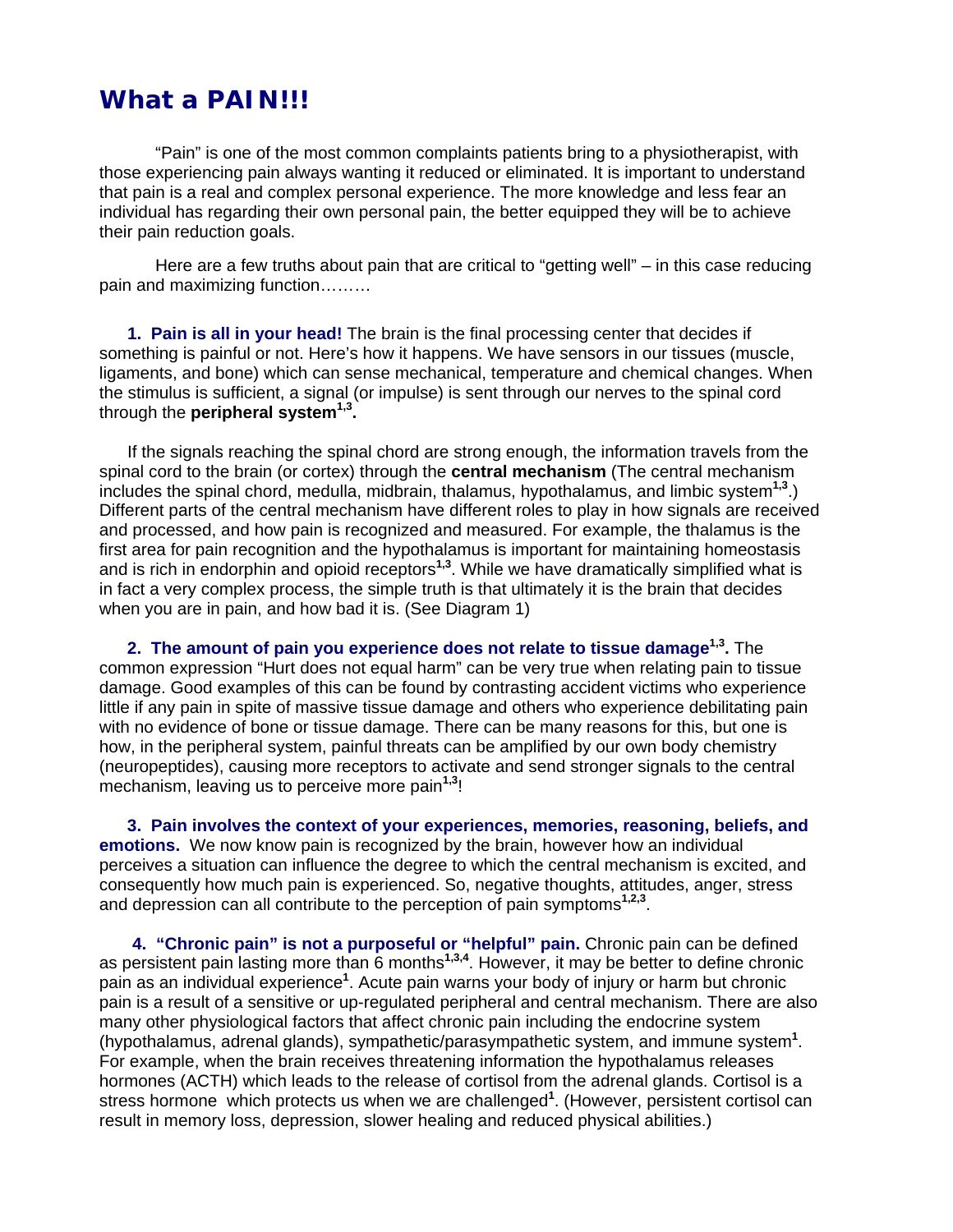For these reasons, the treatment of pain requires a multi-dimensional approach. Overall, if the perceived threat of pain to the brain is reduced, we can get much closer to achieving normal function. Your physiotherapist is a valuable resource in this area. Physiotherapy can address the very important areas of exercise and education. Not only does exercise improve the health of the muscles and joints; it also establishes and re-establishes good connections between your body and your brain. Education is a regular part of your interaction with your physiotherapist. Through education about pain mechanisms physiotherapists can place a measure of situational control back in the hands of patients. A review of personal pacing, coping, relaxation strategies and a plan for coping with potential flare-ups are all essential elements of a pain management program. Manual therapy, or hands on skills also help reduce painful signals and improve inputs into the peripheral and central mechanisms. And finally, a powerful strategy, don't forget to laugh! This simple pleasure boosts endorphins and brightens your day!

# **The Pain Mechanism…**



**Diagram 1** 

#### **Footnotes:**

- 1. Butler,D.,Mosely,L. (2003). Explain Pain.Adelaide,: Noigroup Publications.
- 2. Kachur, S.,Carleton, R.,Asmundson, G. (March/April2007). "Fear-anxiety-avoidance model of chronic pain:A brief Review. Orthopedic Division Review, 28-31.
- 3. Patterson,D. (2004)Chronic Pain, Part One,Workbook.
- 4. Steinfeld,S. (Nov/Dec 2005)"Therapeutic education and the chronic pain patient " Orthopedic Division Review, 41-42.